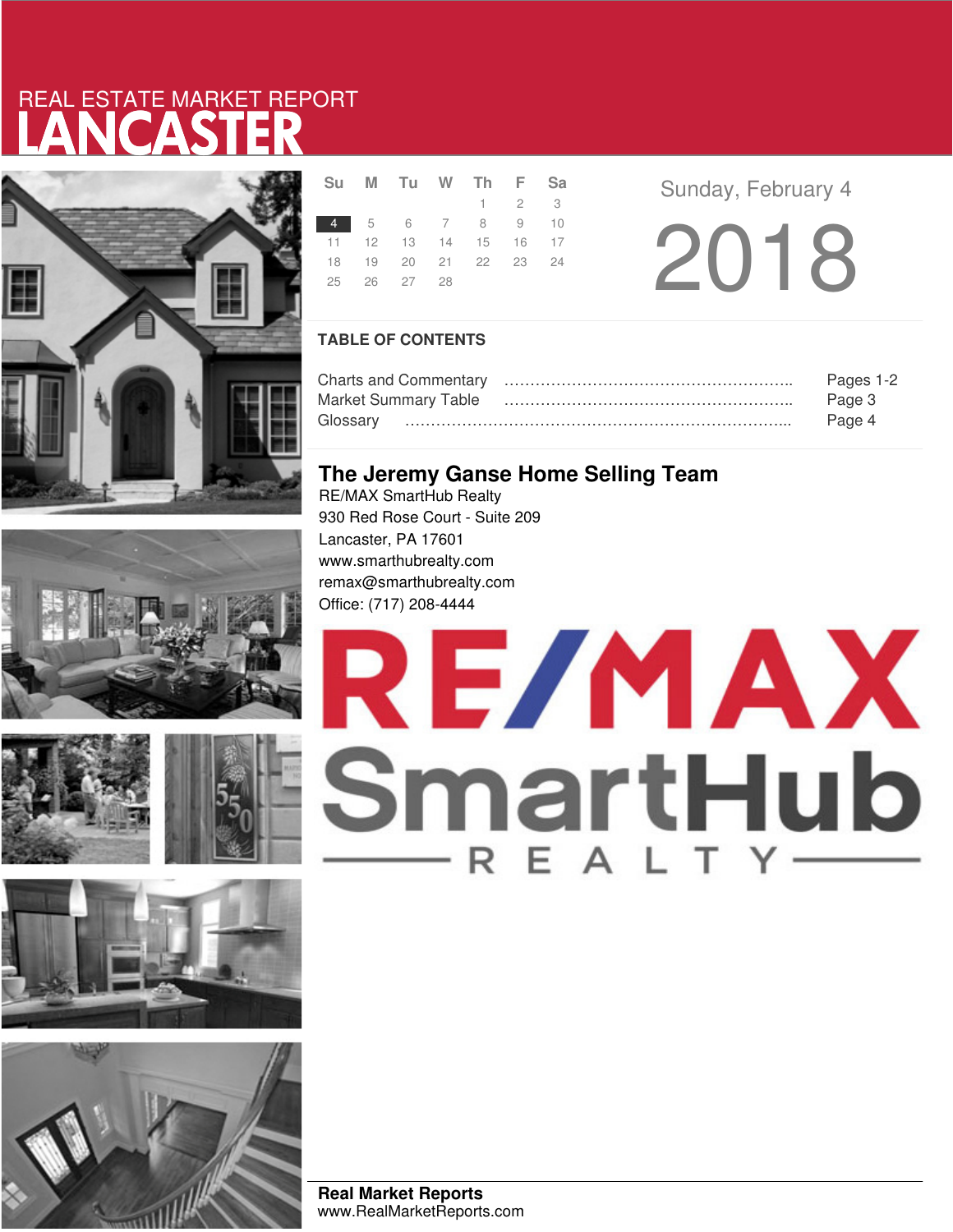

Sunday, February 4, 2018

## The Jeremy Ganse Home Selling Team

remax@smarthubrealty.com RE/MAX SmartHub Realty Office: (717) 208-4444

at the real estate market. Currently there are 637 sales pending in the market overall, leaving 1216 listings still for sale. The resulting pending ratio is 34.4% (637 divided by 1,853). So you might be asking yourself, that's great... but what exactly does it mean? I'm glad you asked! *Let's take a look*

The pending ratio indicates the supply & demand of the market. Specifically, a high ratio means that listings are in demand and quickly going to contract. Alternatively, a low ratio means there are not enough qualified buyers for the existing supply.

**"Current inventory is described as mildly active."**

Taking a closer look, we notice that the \$150K - \$200K price range has a relatively large number of contracts pending sale.

We also notice that the \$250K - \$300K price range has a relatively large inventory of properties for sale at 178 listings. The average list price (or asking price) for all properties in this market is \$306,025.





A total of 3043 contracts have closed in the last 6 months with an average sold price of \$212,802. Breaking it down, we notice that the \$150K - \$200K price range contains the highest number of sold listings.

Alternatively, a total of 1359 listings have failed to sell in that same period of time. Listings may fail to sell for many reasons such as being priced too high, having been inadequately marketed, the property was in poor condition, or perhaps the owner had second thoughts about selling at this particular time. The \$150K - \$200K price range has the highest number of off-market listings at 216 properties.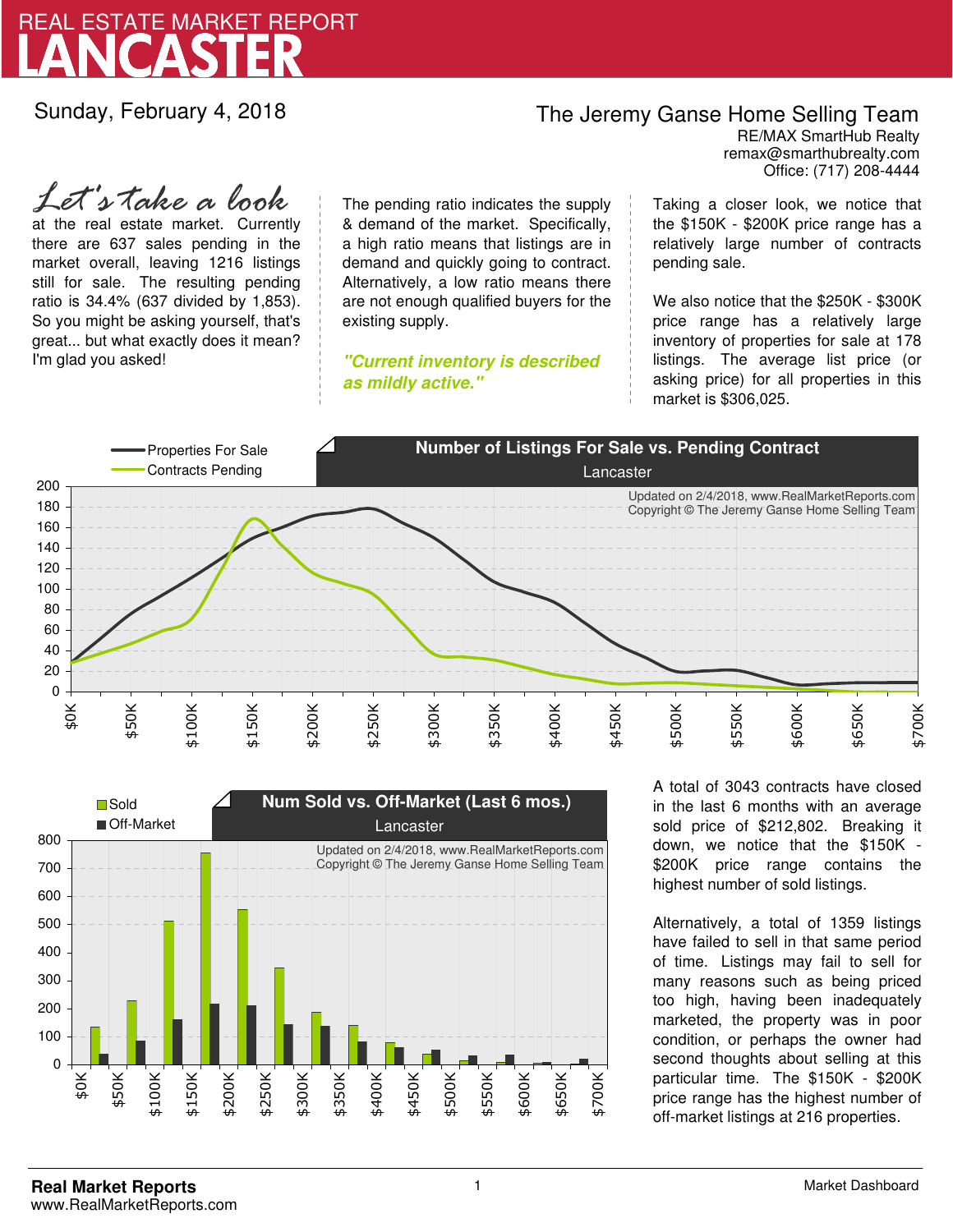# LANCASTER REAL ESTATE MARKET REPORT

### Sunday, February 4, 2018

## The Jeremy Ganse Home Selling Team

remax@smarthubrealty.com RE/MAX SmartHub Realty Office: (717) 208-4444

Looking at the chart to the right, you might be wondering why average days on market (DOM) is important. This is a useful measurement because it can help us to determine whether we are in a buyer's market (indicated by high DOM), or a seller's market (indicated by low DOM). Active listings (properties for sale) have been on the market for an average of 141 days.

Analysis of sold properties for the last six months reveals an average sold price of \$212,802 and 45 days on market. Notice that properties in the \$450K - \$500K price range have sold quickest over the last six months.

The recent history of sales can be seen in the two charts below. The average sold price for the last 30 days was \$205,044 with an average DOM of 61 days.

Since the recent DOM is greater than the average DOM for the last 6 months, it is a negative indicator for demand. It is always important to realize that real estate markets can fluctuate due to many factors, including shifting interest rates, the economy, or seasonal changes.



### **"The average list-to-sales ratio for this area is 98.2%."**

Ratios are simple ways to express the difference between two values such as list price and sold price. In our case, we typically use the list-to-sale ratio to determine the percentage of the final list price that the buyer ultimately paid. It is a very common method to help buyers decide how much to offer on a property.

Analysis of the absorption rate indicates an inventory of 2.4 months based on the last 6 months of sales. This estimate is often used to determine how long it would take to sell off the current inventory of properties if all conditions remained the same. It is significant to mention that this estimate does not take into consideration any additional properties that will come onto the market in the future.



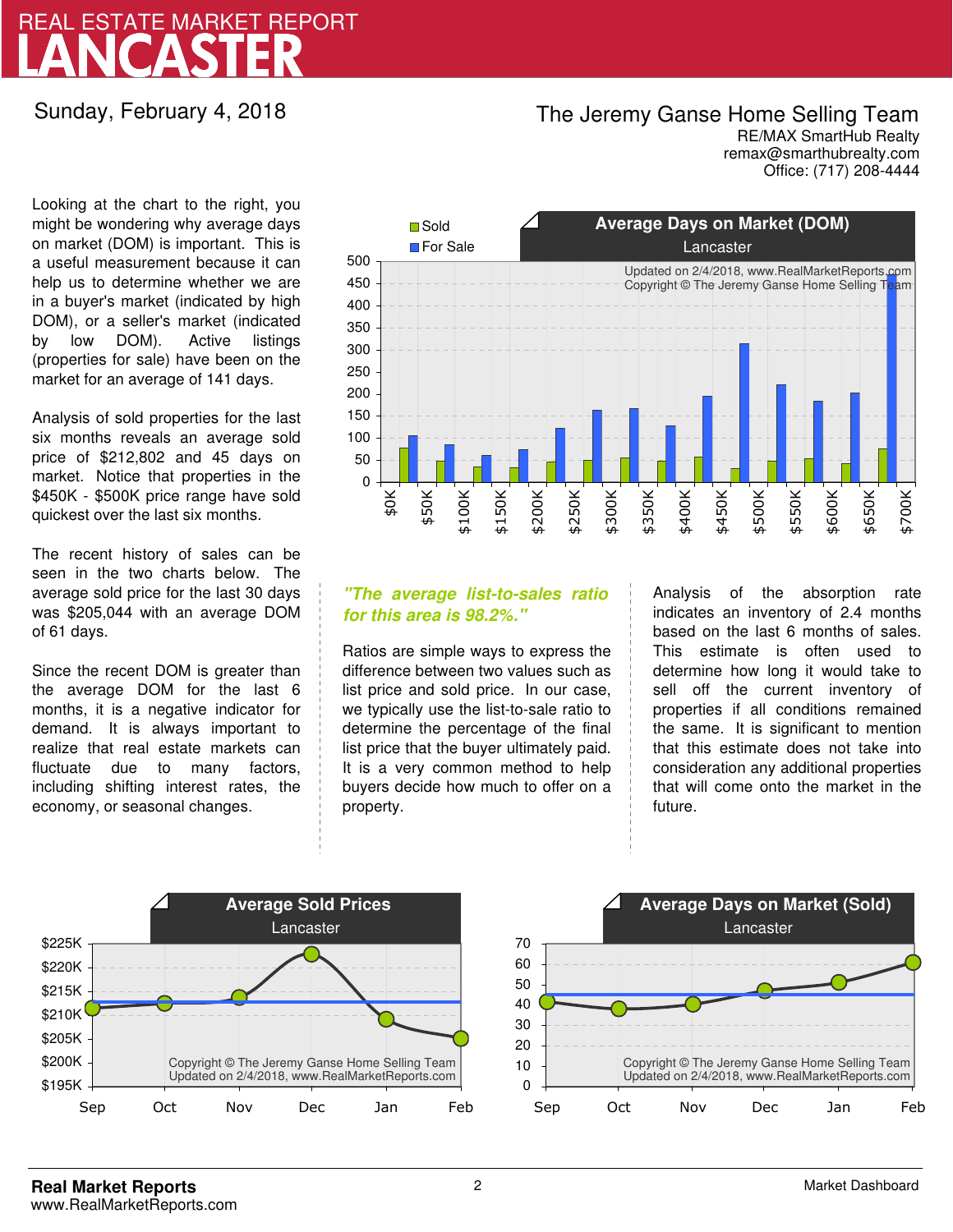# LANCASTER REAL ESTATE MARKET REPORT

Sunday, February 4, 2018

# The Jeremy Ganse Home Selling Team

remax@smarthubrealty.com RE/MAX SmartHub Realty Office: (717) 208-4444

|                                    |           | <b>Contracts Pending [2]</b> |            |                   |            |         | Off-Market in the Last 6 Months [3] |                  |            |                               |                   | <b>Absorption Rate</b> |  |              |      |
|------------------------------------|-----------|------------------------------|------------|-------------------|------------|---------|-------------------------------------|------------------|------------|-------------------------------|-------------------|------------------------|--|--------------|------|
| For Sale <sup>[1]</sup>            |           |                              |            |                   |            |         |                                     |                  |            | Sold in the Last 6 Months [4] |                   |                        |  |              |      |
| <b>Price Range</b>                 |           | Total                        | Avg        | Avg               | Total      | Pending | Total                               | <b>Total</b>     | Avg        | Avg Orig                      | Avg               | Avg                    |  | List to      | Mos. |
| Min.                               | Max.      | <b>Num</b>                   | <b>DOM</b> | <b>List Price</b> | <b>Num</b> | Ratio   | <b>Num</b>                          | <b>Num</b>       | <b>DOM</b> | <b>List Price</b>             | <b>List Price</b> | <b>Sold Price</b>      |  | <b>Sales</b> |      |
| \$0                                | \$49,999  | 28                           | 107        | \$35,629          | 28         | 50.0%   | 39                                  | 135              | 78         | \$47,451                      | \$44,075          | \$32,682               |  | 74.2%        | 1.2  |
| \$50,000                           | \$99,999  | 76                           | 86         | \$77,687          | 47         | 38.2%   | 86                                  | 230              | 49         | \$82,860                      | \$79,782          | \$76,524               |  | 95.9%        | 2.0  |
| \$100,000                          | \$149,999 | 111                          | 60         | \$130,808         | 71         | 39.0%   | 160                                 | 514              | 35         | \$134,662                     | \$132,449         | \$129,883              |  | 98.1%        | 1.3  |
| \$150,000                          | \$199,999 | 149                          | 74         | \$178,421         | 168        | 53.0%   | 216                                 | 756              | 34         | \$181,757                     | \$178,006         | \$175,409              |  | 98.5%        | 1.2  |
| \$200,000                          | \$249,999 | 171                          | 122        | \$228,298         | 116        | 40.4%   | 211                                 | 554              | 46         | \$229,395                     | \$227,320         | \$224,247              |  | 98.6%        | 1.9  |
| \$250,000                          | \$299,999 | 178                          | 164        | \$276,892         | 95         | 34.8%   | 145                                 | 347              | 49         | \$278,463                     | \$274,904         | \$272,456              |  | 99.1%        | 3.1  |
| \$300,000                          | \$349,999 | 150                          | 167        | \$324,258         | 37         | 19.8%   | 137                                 | 187              | 57         | \$326,008                     | \$322,616         | \$320,503              |  | 99.3%        | 4.8  |
| \$350,000                          | \$399,999 | 107                          | 128        | \$375,998         | 31         | 22.5%   | 82                                  | 140              | 48         | \$381,058                     | \$376,918         | \$371,512              |  | 98.6%        | 4.6  |
| \$400,000                          | \$449,999 | 87                           | 196        | \$424,645         | 17         | 16.3%   | 63                                  | 80               | 58         | \$440,049                     | \$430,438         | \$422,455              |  | 98.1%        | 6.5  |
| \$450,000                          | \$499,999 | 47                           | 315        | \$479,053         | 8          | 14.5%   | 54                                  | 38               | 32         | \$486,694                     | \$479,981         | \$472,209              |  | 98.4%        | 7.4  |
| \$500,000                          | \$549,999 | 20                           | 221        | \$526,426         | 9          | 31.0%   | 33                                  | 15               | 48         | \$4,173,633                   | \$543,111         | \$528,781              |  | 97.4%        | 8.0  |
| \$550,000                          | \$599,999 | 21                           | 185        | \$585,187         | 6          | 22.2%   | 35                                  | $\boldsymbol{9}$ | 55         | \$589,110                     | \$583,666         | \$572,010              |  | 98.0%        | 14.0 |
| \$600,000                          | \$649,999 | $\overline{7}$               | 204        | \$638,482         | 3          | 30.0%   | 10                                  | $\boldsymbol{6}$ | 43         | \$634,177                     | \$630,193         | \$612,277              |  | 97.2%        | 7.0  |
| \$650,000                          | \$699,999 | 9                            | 472        | \$677,166         | 0          | 0.0%    | 20                                  | 3                | 76         | \$674,933                     | \$678,300         | \$670,833              |  | 98.9%        | 18.0 |
| \$700,000                          | $+$       | 55                           | 181        | \$983,316         | 1          | 1.8%    | 68                                  | 29               | 141        | \$945,123                     | \$910,126         | \$860,252              |  | 94.5%        | 11.4 |
| <b>Market Summary &gt;&gt;&gt;</b> |           | 1,216                        | 141        | \$306,025         | 637        | 34.4%   | 1,359                               | 3,043            | 45         | \$238,237                     | \$216,779         | \$212,802              |  | 98.2%        | 2.4  |

Status = [1] ACT; [2] PND; [3] WTH, EXP, CNL; [4] CLS

CountyOrParish = Lancaster

PropertyType = Residential

-

Date Range = 08/06/2017 to 02/04/2018 Date Range = 08/06/2017 to 02/04/2018